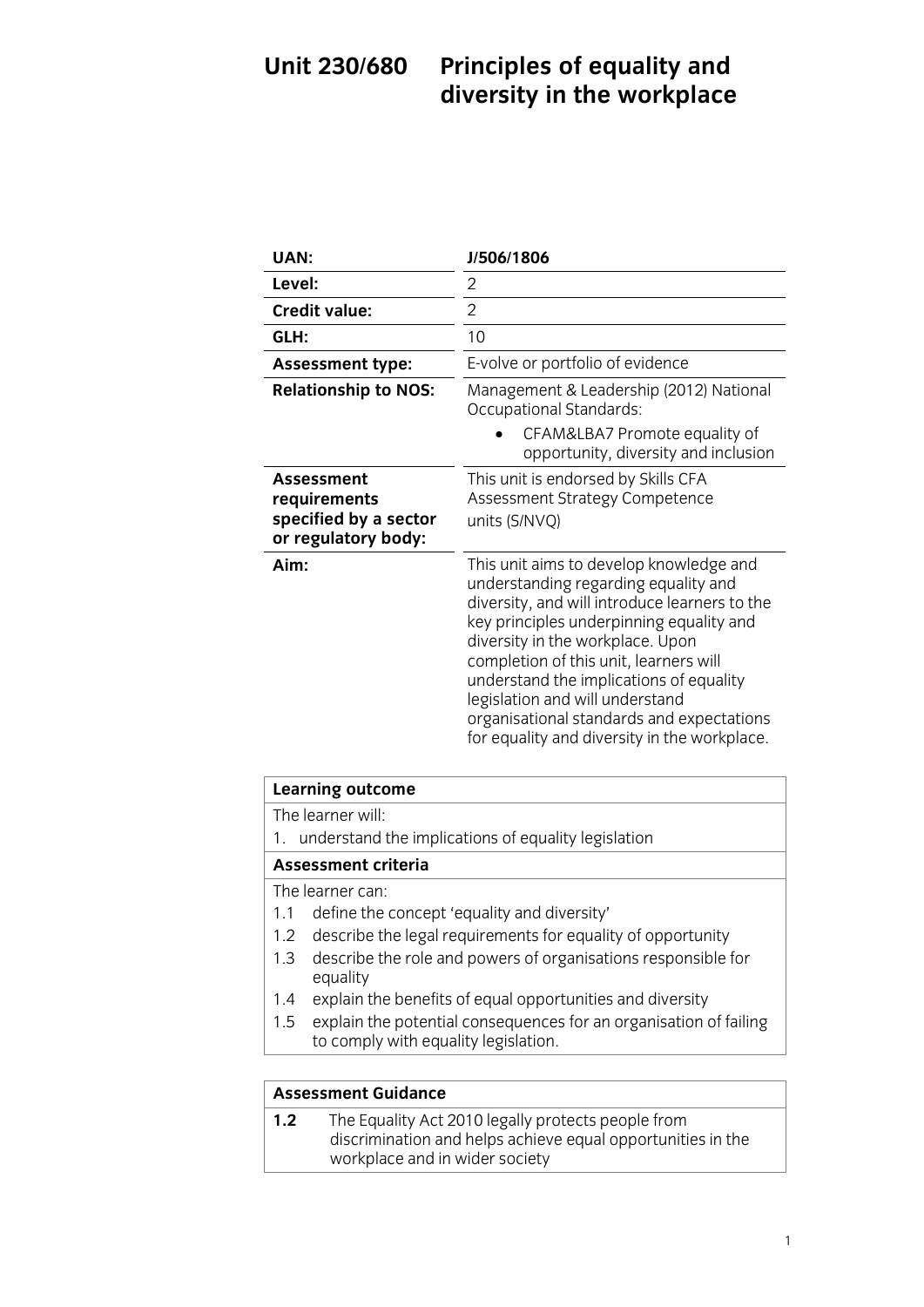| $\circ$ | It replaced previous anti-discrimination laws with a |
|---------|------------------------------------------------------|
|         | single Act, making the law easier to understand and  |
|         | strengthening protection in some situations          |

- o It sets out the different ways in which it is unlawful to<br>treat someone.
- $1.3$ The Equality and Human Rights Commission (EHRC) has 'a statutory remit to promote and monitor human rights; and to protect, enforce and promote equality across the nine "protected" grounds - age, disability, gender, race, religion and belief, pregnancy and maternity, marriage and civil partnership, sexual orientation and gender reassignment'. partnership, sexual orientation and gender reassignment'.

The Commission has responsibility for the promotion and enforcement of equality and non-discrimination laws in England, Scotland and Wales. In Northern Ireland, there is a separate Equality Commission (ECNI) and a Human Rights Commission (NIHRC). Commission (NIHRC).

 $1.5$ The Legal Enforcement Powers available to the EHRC are Inquiries, Investigations, Unlawful Act notices, Agreements, Public Sector Duty Assessments and Compliance notices. Public Sector Duty Assessments and Compliance notices.

# **Learning outcome**<br>The learner will:

2. understand organisational standards and expectations for equality and diversity and context in the workplace

### Assessment criteria

The learner can:

- 2.1 explain how organisational policies on equality and diversity translate into day to day activity in the workplace
- $2.2$ describe their own responsibilities for equality and diversity in the workplace
- $2.3$ describe behaviours that support equality, diversity and inclusion in the workplace. in the work place of the work place of the work place of the work place of the work place of the work of the w<br>In the work place of the work place of the work place of the work place of the work place of the work place of

#### **Assessment Guidance**

**2.1** Organisations should demonstrate good practice by having a written statement on equality and diversity, and this may be called a 'policy', a 'strategy', or something similar. called a 'policy', a 'strategy', or something similar similar similar similar similar similar.

> The policy is a statement of intent to guide decision making. and how this intent is carried out in practice, in day-to-day operations, will be stated in relevant organisational procedures. procedures.

 $2.2$ Employees are responsible for supporting the aims of their organisation's equality and diversity policies and for conforming to organisational procedures; responsibilities for conforming to organisation procedures; responsibilities for the second procedures; responsibilities for the second procedure of the second procedure of the second procedure of the second procedure of the second procedure o